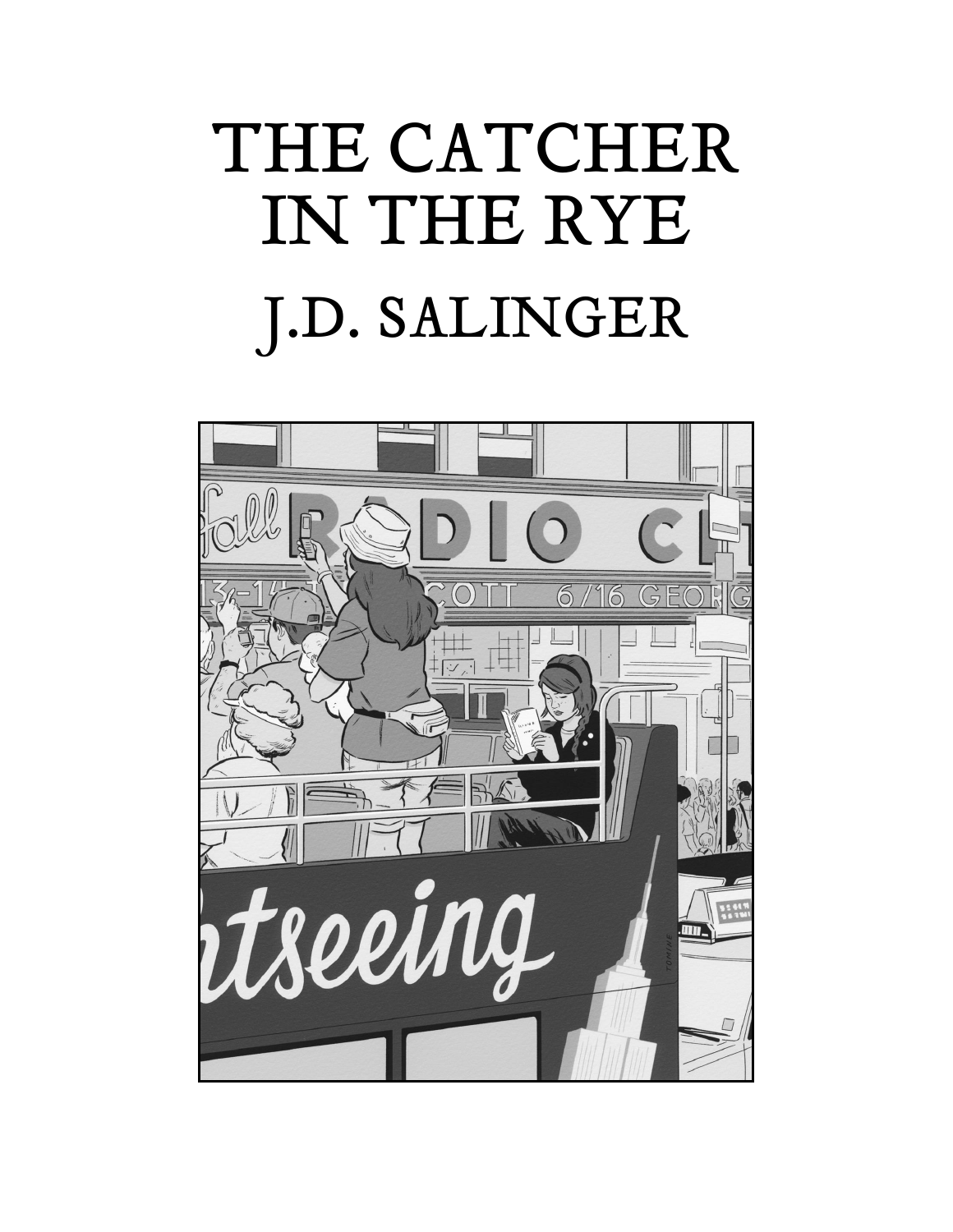### ESSENTIAL QUESTIONS

Who was J.D. Salinger?

What is a coming-of-age story?

In what ways is J.D. Salinger's The Catcher in the Rye similar to Mark Twain's Adventures of Huckleberry Finn?

How is the novel's title, "The Catcher in the Rye," important to the work as a whole?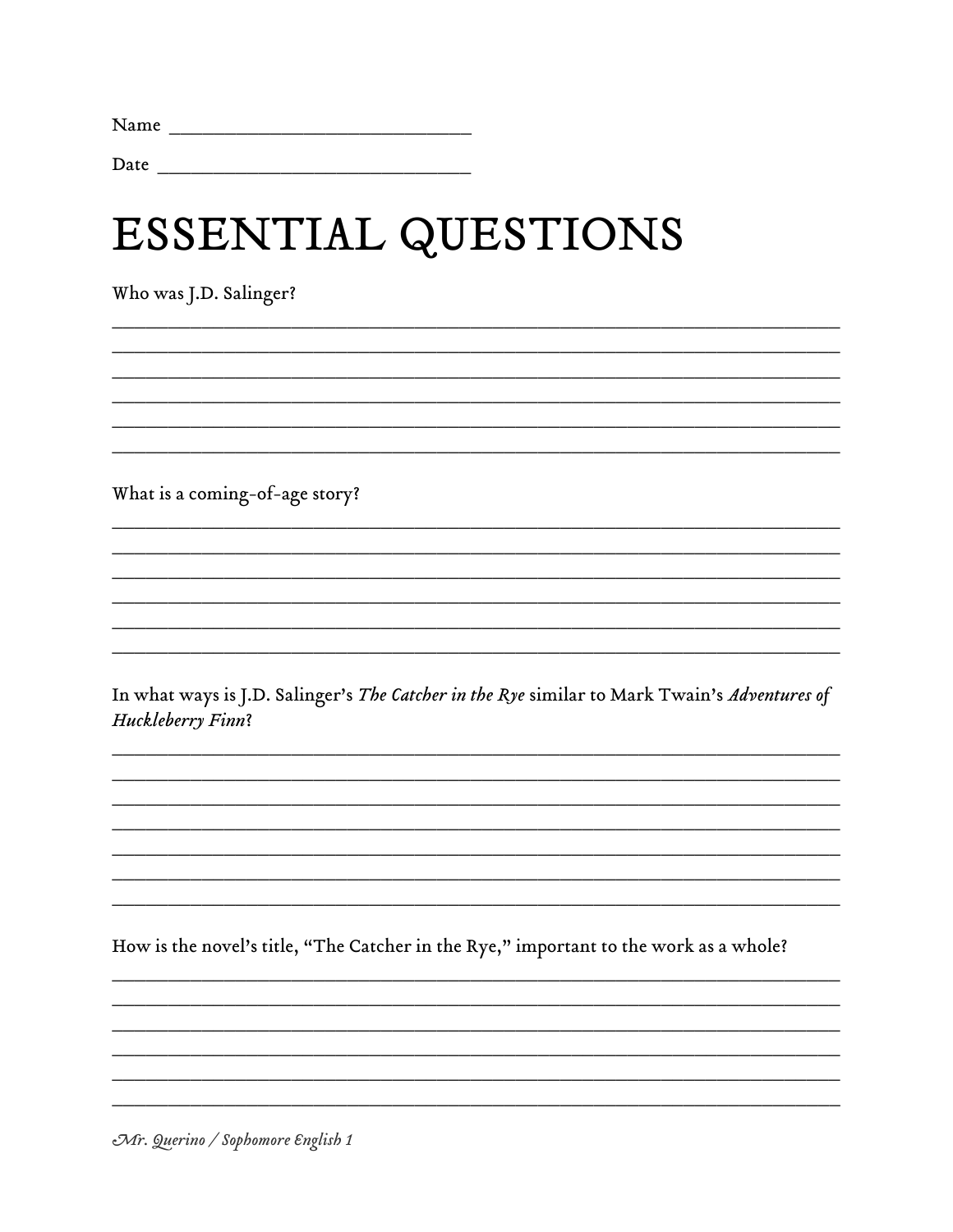| Name |  |  |  |
|------|--|--|--|
|      |  |  |  |
| Date |  |  |  |

#### Never Judge a Book by Its Cover?

BEFORE HIS DEATH in January 2010, J.D. Salinger's publisher, Hamish Hamilton,<br>Dworked with him to produce jackets for reissues of his books. "There are strict rules about J.D. Salinger's covers," Hamilton explains. Look closely at the covers of his books. What are those strict rules? Hamilton goes on to say that "we're not really sure why this is, but it gives you definite guidelines." For an author to have such demands is unusual in the publishing industry. Hamilton is "not really sure why this is" yet follows the author's wishes nonetheless. Why do you think J.D. Salinger has these guidelines? Please write your response below and be prepared to share your insight with the class.

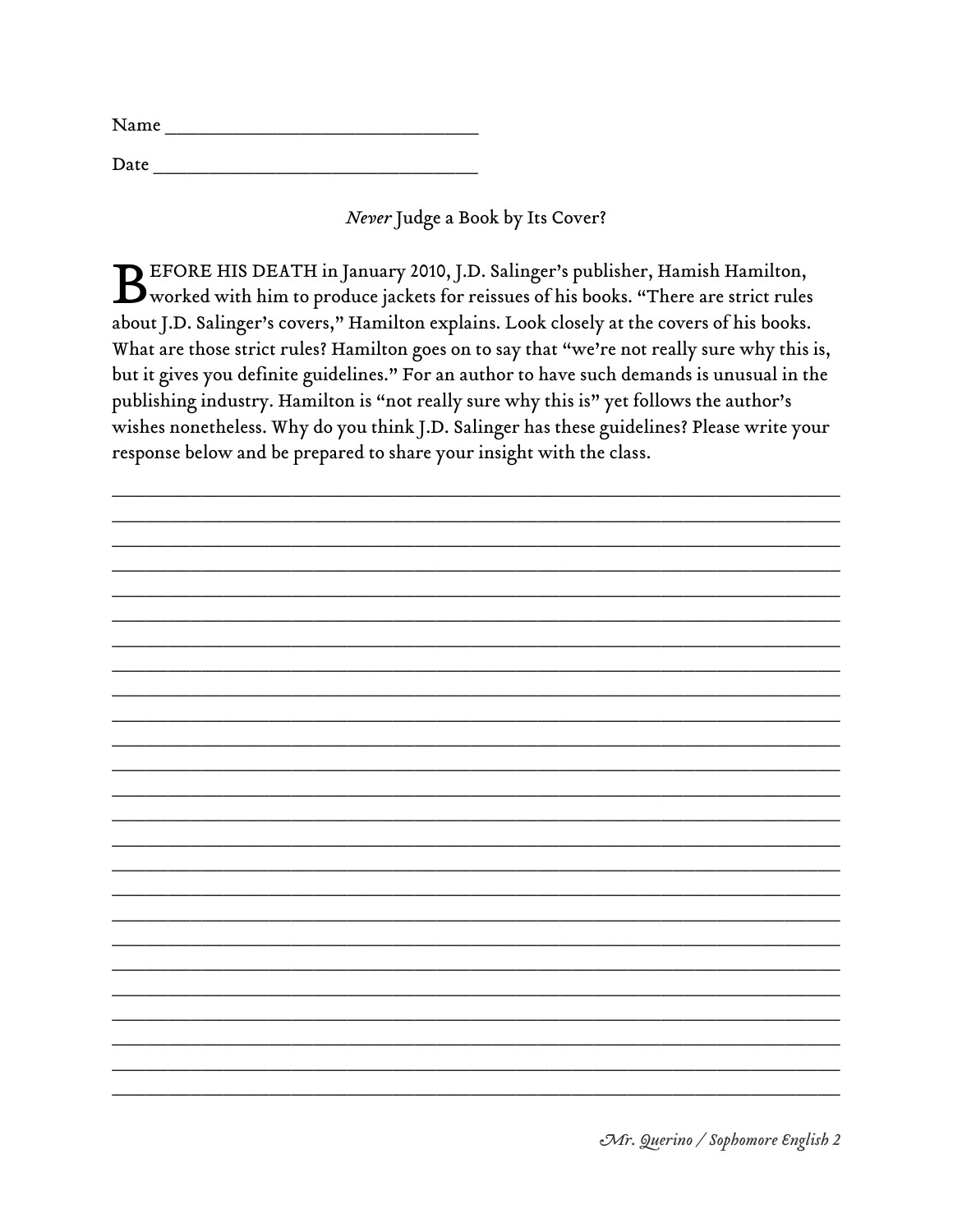# Fuck You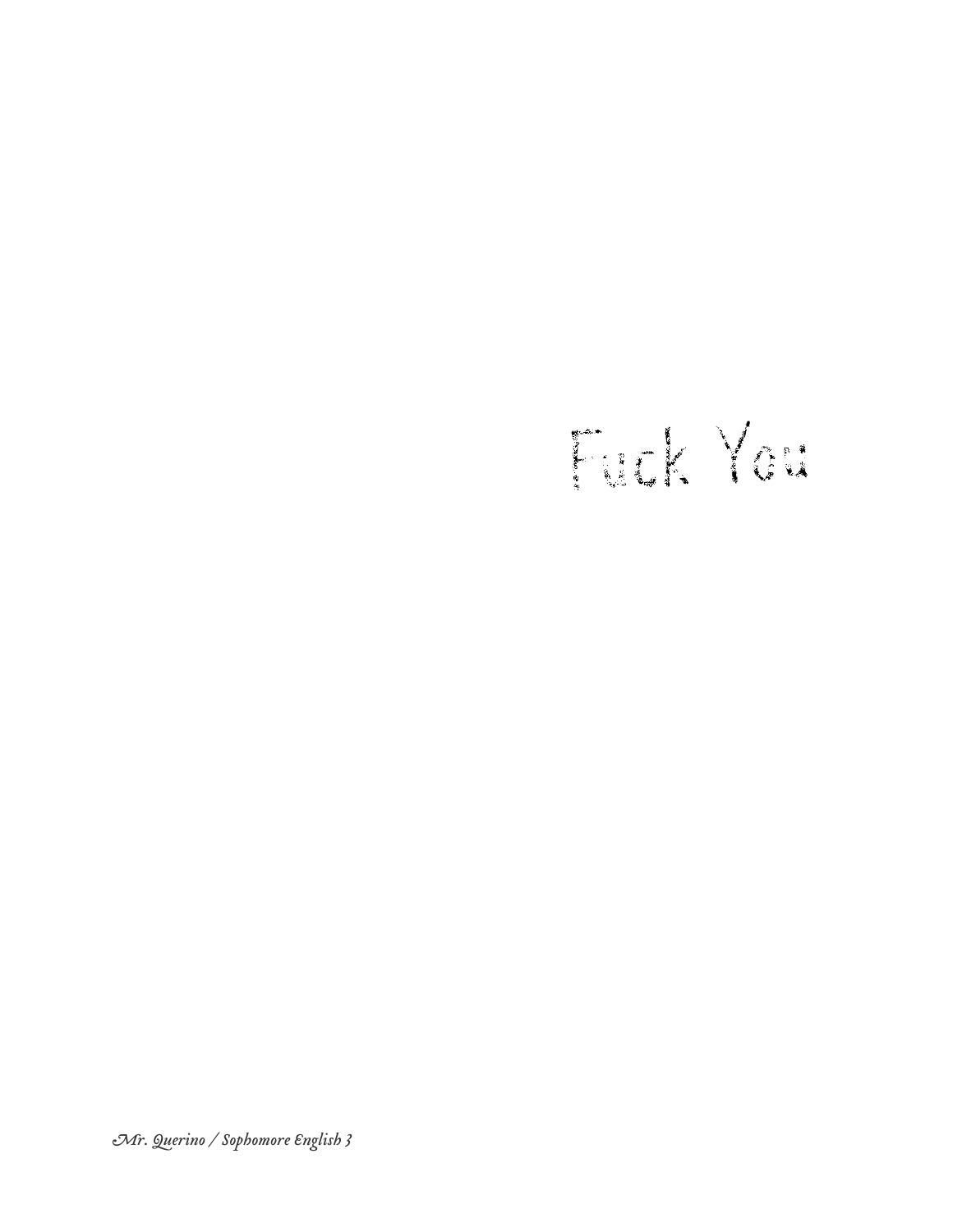## The Truth about Lying

#### From big whoppers to little white lies, almost everyone fibs on occasion. Here, experts reveal why.

#### by Jenna McCarthy

Nearly any adult will tell you that lying is wrong. But when it comes to avoiding trouble, saving face in front of the boss, or sparing someone's feelings, many people find themselves doing it anyway. In fact, more than 80 percent of women admit to occasionally telling what they consider harmless half-truths, says Susan Shapiro Barash, author of *Little White Lies, Deep Dark Secrets: The Truth about Why Women Lie*. And 75 percent admit to lying to loved ones about money in particular. The tendency to tell tales is "a very natural human trait," explains David L. Smith, Ph.D., associate professor of philosophy at the University of New England, in Biddeford, Maine. "It lets you manipulate the way you want to be seen by others." To pinpoint how people stretch the truth from time to time and the potential fallout from it, learn the six most common ways that people mislead.

#### Deception Points

Most lies aren't meant to be hurtful to others; rather, they're meant to help the one doing the fibbing. These are the six top ways people lie:

#### 1. Lying to Save Face

What it sounds like: "Gosh, I never got the shower invitation!" "Sorry I'm late, but there was a huge pileup on the freeway."

Why people do it: For self-preservation. While it may be instinctual, people who frequently cover up innocent errors may start to feel as if they have permission to be irresponsible. What's more, it can become grueling for them to keep track of those deceptions. ("Now, why did I tell her I couldn't co-chair that event?") Eventually those lies hinder people from having close connections, says Smith. "Of course, there are relationships in which it doesn't matter as much," he says.

How you can avoid it:

- Think long-term. When you're tempted to be less than truthful, consider your ultimate goal: to have a happy marriage, say, or a solid friendship. Then, when torn between fact and fiction, ask yourself, "Which will put me closer to my goal?" Usually the choice is clear.
- Keep it simple. Most of the time, a short apology is all that's needed, and you can omit some details without sacrificing the truth. Something like "Sorry that I didn't call you back sooner" is usually sufficient and effective.

2. Lying to Shift Blame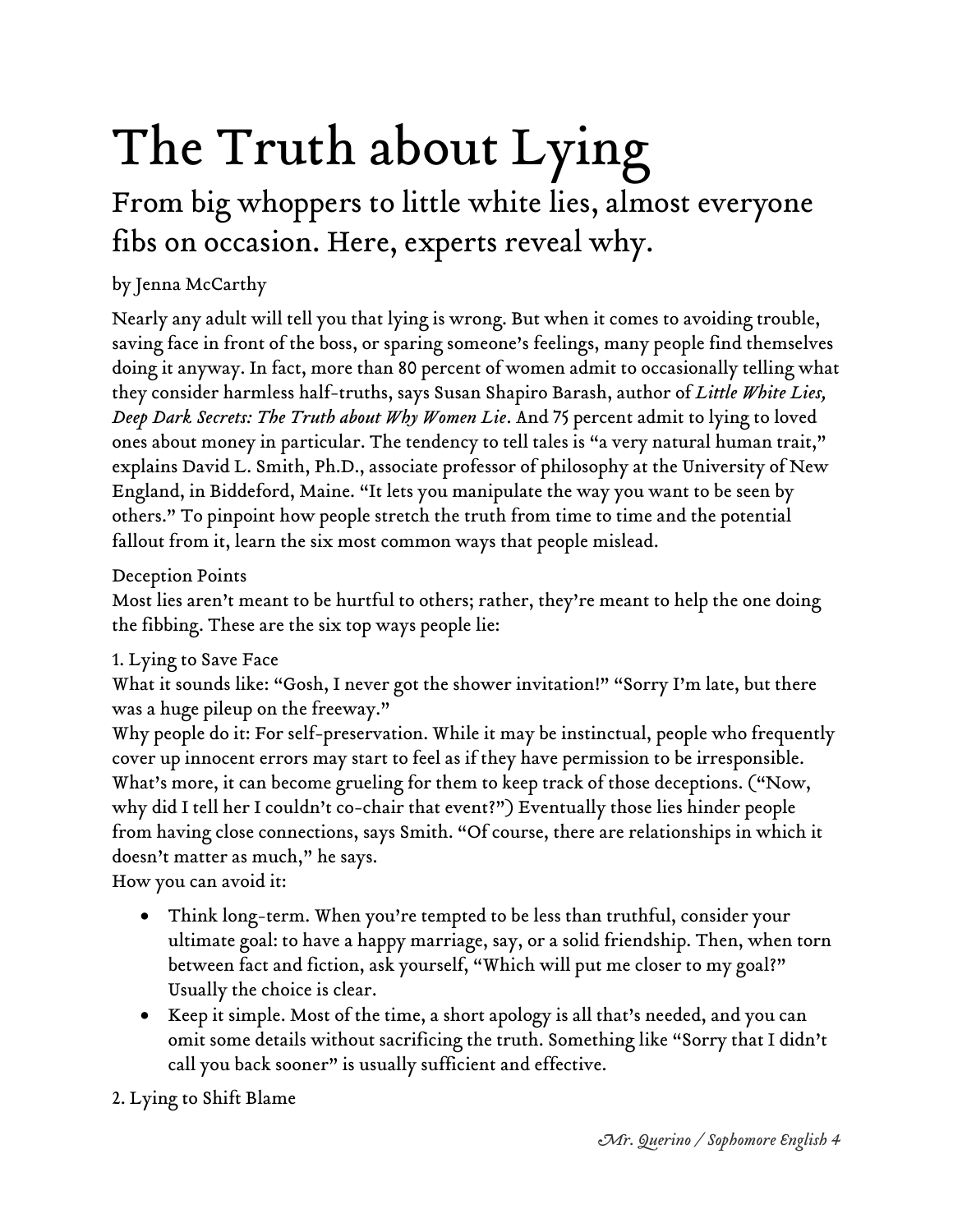What it sounds like: "It's my boss's decision, not mine." "My husband never told me you called."

Why people do it: "To effectively give away power and control," says Smith. "When done habitually, this can diminish a person's ability to deal with life's bigger problems." When someone constantly saddles other people with his responsibilities, others can grow resentful of carrying this burden. Also, eternally passing the buck is downright exhausting. The deceiver keeps fielding requests but is only postponing the inevitable. Eventually the issue will have to be dealt with.

How you can avoid it:

- Dig deep. In some cases, blame shifting can signal difficulty with accepting responsibility for your actions, says Joseph S. Weiner, chief of consultation psychiatry at North Shore University Hospital, in Manhasset, New York. Maybe you were criticized for making mistakes as a child, for example, and so now you're afraid to own up because of what other people may think of you. Once you realize this is a behavior that can be changed, however, you can start to regain the power you may feel you don't have.
- Flip it around. Before using a colleague or a loved one as a decoy in a minor deception, think of how the other person would feel in the same scenario. If the deception puts other people in an unfavorable light, it's best to leave them out of it.

#### 3. Lying to Avoid Confrontation

What it sounds like: "That's a wonderful idea, Mom. I'll make sure to get to the airport three hours before my flight." "You're doing a great job, but we can't afford a housekeeper anymore."

Why people do it: A believable excuse may help someone avoid an uncomfortable talk or keep that person from feeling guilty. But relying on nonconfrontation too often eventually does relationships―both personal and professional―a disservice. With people to whom one is deeply tied, it's important to remember that "closeness is not always pleasant, and that interpersonal dealings, by their very nature, have highs and lows," says Smith. "When you try to avoid the lows at all cost, it can have an overall deadening effect on these connections." Even if the person on the receiving end of a lie isn't closely tied to the fibber, the one deceiving still has to keep track of―and live by―those lies. What's more, she may have to deal with the consequences of the lie anyway (for example, if the housekeeper finds out someone else was hired in her place).

How you can avoid it:

 Consider the options. Before you tell a fib, it helps to make a list of all the ways you could handle the situation―from delivering a total fairy tale to telling the stark truth. If, after thinking it through, you still decide a fabrication is the best choice, "it may signal that you don't value having an honest relationship, and that in itself is worth pondering more," says Marlene Chism, a relationship expert in Springfield,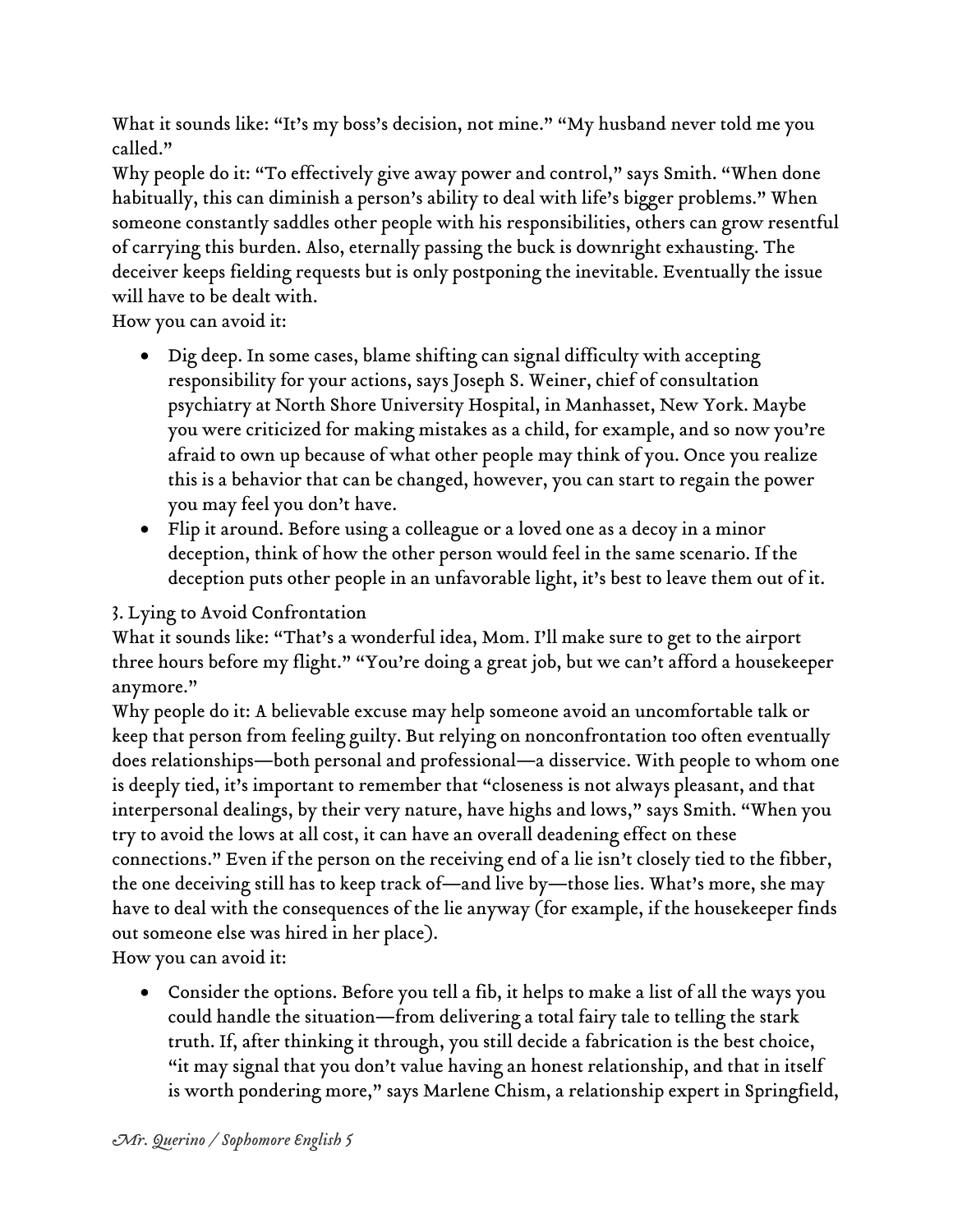Missouri, and the author of *Success Is a Given*. On the other hand, maybe there is an option that will allow you to tell the truth but that will still provide your desired outcome.

• Pair it with the positive. Look for the bright, true spot buried within the lie. Saying to your mother, "Your ideas are always appreciated―I called that tutor you recommended last week!―but this time I just don't agree," makes the truth easier to swallow for both of you.

#### 4. Lying to Get One's Way

What it sounds like: "I won't be at work today. I caught that bug that's going around." "Officer, my speedometer must be broken."

Why people do it: For personal gain. But when a lie like this is uncovered, the recipient is unlikely to be charitable. And the more hurtful the lie is to the person on the receiving end, the less it's likely to be forgiven. "When getting what a person wants drives his every word and action, he will not earn people's trust or love," says Weiner.

How you can avoid it:

- Stop justifying. Maybe you think you deserved that day off. Or you figured it was late and there was no one on the road when you were speeding. While both rationalizations may be true, "that doesn't make the lie any more acceptable in the end," says Smith. If you have to convince yourself the lie is OK, chances are it's not.
- Think of the alternative. Consider if honesty could still bring about a positive result. Example: "I know I don't have any vacation left, but I'd be willing to come in Saturday or stay late every day next week if I could have Friday off." Or admit to the police officer that you lost your concentration going down the hill and apologize. That may result in a warning instead of a ticket. You never really know until you try.

#### 5. Lying to Be Nice

What it sounds like: "That dress looks fantastic on you." "This is the best meat loaf I've ever tasted."

Why people do it: In some cases, the little white lie is altruistic, says Smith, but when used excessively, it can make interactions with people less authentic. At its worst, others may feel that a person isn't being genuine or trustworthy. How you can avoid it:

- Walk in the other person's shoes. People often underestimate the information that others can tolerate and even benefit from, particularly when the words are said out of friendship, says Weiner. For example, you would generally want someone to mention it if you had a piece of spinach stuck in your teeth, if your blouse had a stain, or if your pot roast could use a pinch of salt.
- Tone it down. If you feel that a certain amount of truth stretching is a vital social lubricant, the best thing to do is to avoid gushing. "That's a great color on you" is a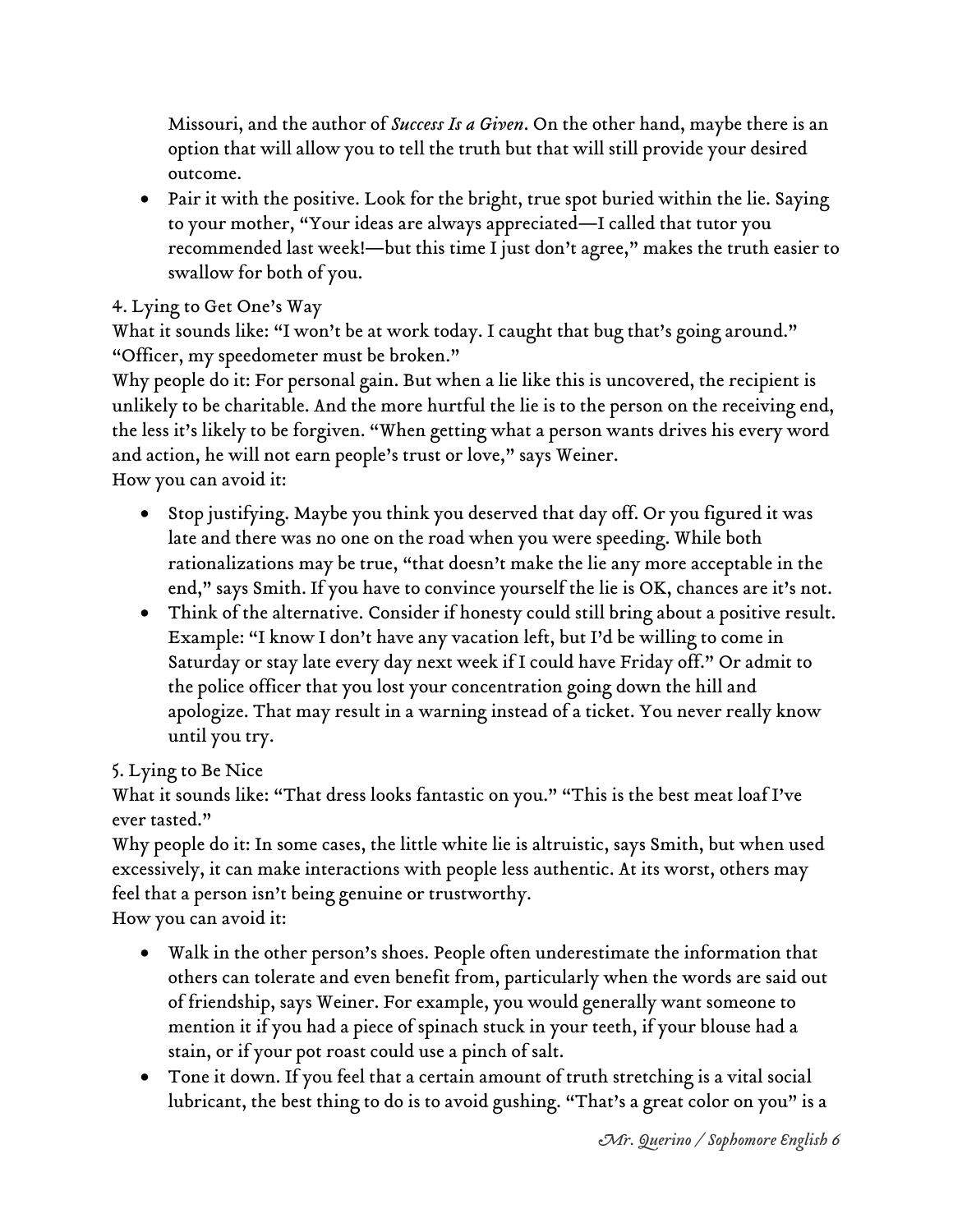lot more plausible than "That's the most stunning sweater I have ever seen in my entire life."

 Track it. Keeping a tally of the tales you tell for a day or a week can help you distinguish between the instances where being truthful matters and where it doesn't. Maybe you didn't need to tell the supermarket checkout gal that you loved her (hideous) earrings. But it made you feel better to say it, plus you got a pleasant reaction from her. Most experts say there's no huge harm in that.

#### 6. Lying to Make Oneself Feel Better

What it sounds like: "Eating my kids' French fries doesn't count." "I'll charge this stuff now because I'm going to pay off the credit-card bill as soon as I get my bonus." "I never watch television."

Why people do it: To reassure themselves. But when people start to believe their selfdeceptions, it can snowball, which is especially dangerous. A clean-your-plate habit can lead to an extra 10 pounds. One shopping spree can trigger can't-pay-the-mortgage debt. And while denying hours spent in front of the TV isn't a crime, it might cause a person to wonder where all her time is going—or get busted humming the *Law & Order* theme song. How you can avoid it:

- Plan honesty ahead. Because self-deception can become almost automatic, "stopping isn't simply a matter of just saying in the moment, 'Hey, should I lie to myself right now?'" says Smith. Instead, pledging to face reality in the situations where you're most likely to deceive yourself is a smarter tactic.
- Keep your goals in sight. Whatever you want to accomplish, from sticking to a healthy diet to keeping your bank account in the black to cutting down on those television marathons, lying about what's really going on puts you one step farther from that objective. Instead, it's a good idea to visualize, in full detail, what it will look, feel, sound, smell, or taste like when you attain your goal. "Painting a detailed picture in your mind will help you maintain your motivation, even in the face of temptation to sabotage yourself with deception," says Weiner.
- Help others be accountable. When people who tend to deceive themselves spend too much time with frequent fibbers or even others who tolerate that type of mendacity, their destructive habits won't be challenged or corrected. In the most serious situations, where lying is causing someone serious damage, it helps to be a particularly truth-conscious friend and lend support as well as a gentle, watchful eye.

Assignment: In your groups, summarize your assigned reason for lying, give examples from your own life and *The Catcher in the Rye* or *Adventures of Huckleberry Finn*, and then tell us what we can do to avoid this type of lying in the future. Make sure that all of your group members' names are on the summary that you hand in.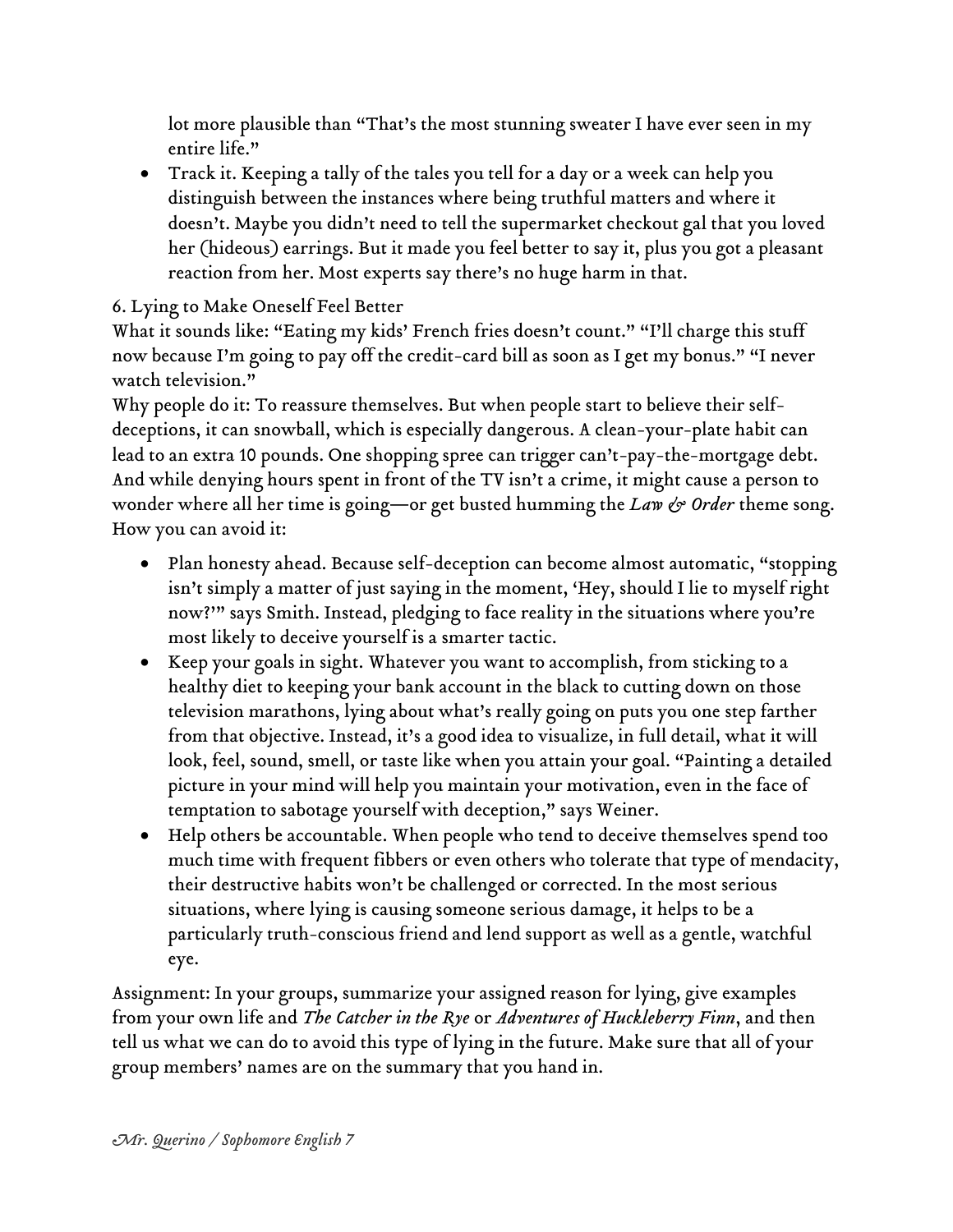"THE LAST AND BEST OF THE PETER PANS" is an unpublished work much sought after by *Catcher in the Rye* fans. This short story is a heated conversation between Vincent (DB) Caulfield and his mother. It takes place after the death of Vincent's brother Kenneth (Allie) Caulfield. The first of three stories authored by Vincent, it is narrated in the first person.

The story opens with Vincent's description of his mother, Mary Moriarity, who is an actress. Vincent's portrayal of her presents us with a woman in possession of a strong personality, consummate acting ability, and striking red hair. He emphasizes that rather than simply being his or Holden or Phoebe's mother, Mary was an enveloping presence in the house. When, at fifteen, his parents' agent, Leon Werblin, drove him from school to see his parents play in *Romeo and Juliet,* Vincent was taken by his mother's role of "Juliet," relating that, while although she was thirty-eight at the time, he could "feel" her role and "was watching a young girl in love."

Taking place in the early days of World War II, Vincent has received his draft board questionnaire in the mail. But he is unaware that his mother has intercepted it and hidden it away from him. Mary, after considering the United States Army as a possible interlude in her older son's life, has determined the possibility as being "unsuitable." Five days after its arrival, Vincent discovers the questionnaire on the floor of the spoon compartment of the silverware chest. Extremely upset, he confronts his mother.

The bulk of this story is the argument between Mary and Vincent over the questionnaire and the army. Mary defends her actions, stating that Vincent wouldn't be happy in the army. She compares him to her brother Walter, who was called up to serve in World War I. Although Walter served willingly, he was unsuited to it. His unsuitability was displayed in the fact that, no matter what he did, his "leggings" were always coming undone and his "overseas cap" was always askew.

In an attempt to distract Vincent, soften his mood, and gain the upper hand, Mary calls Vincent's attention to his young sister Phoebe. Phoebe, who is playing outside, comes into view through the window, wearing a new coat that Mary has recently bought her. Vincent looks at his sister "in her short darling coat." Then he turns away.

Jumping back to the subject, Vincent tries to impress upon his mother the trouble that he could get into for failing to return the questionnaire within twenty-four hours. He doesn't think that his mother realizes the significance of what she has done. But his mother gives him a piercing look that knifes him with the comprehension that she had not hid the questionnaire in the spoon compartment "for the unintentional sake of a laugh line."

Mary then treads on the tenderest of territory – Kenneth's death. Vincent mentions that while his mother looked slightly afraid to approach the subject, "she came equipped, as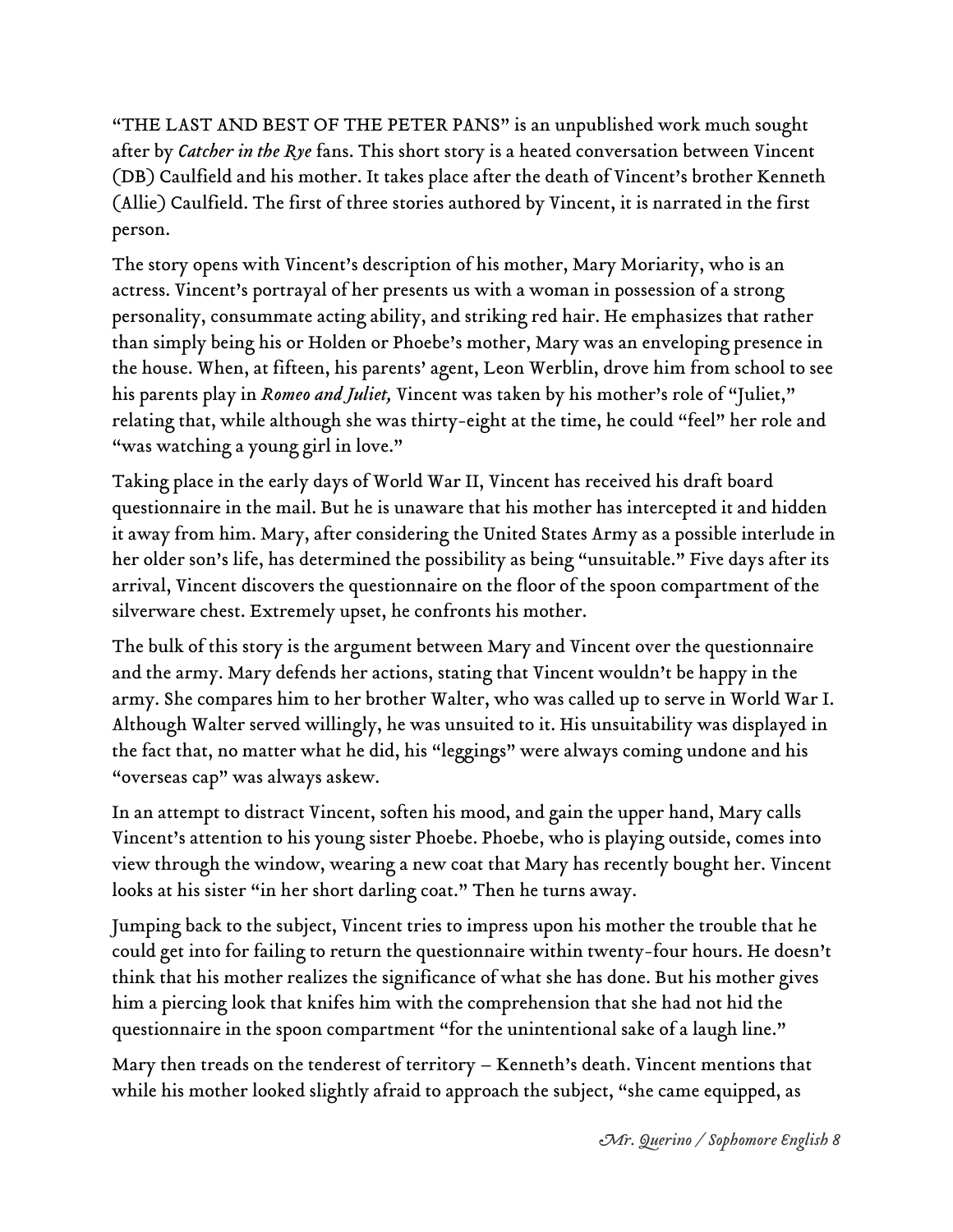always, to get there." Mary, after having suffered the loss of one son, is reluctant to introduce another to the prospect of death. Despite her own pain, she is intent upon relieving the pain of Vincent, who feels tremendous guilt over the death of Kenneth. She assures Vincent that he gave Kenneth the best but Vincent retorts that while Kenneth needed a top-line (Bernstein) best, he instead got Vincent, a second-rate best.

Vincent then harshly critiques his mother. He tells her that while in a rush to attend a charity, she asks a blind man for the time. He says that in an attempt to catch a child from crawling off a cliff, she asks a man with no legs to catch the child in time. While she doesn't want to see her son be a soldier, she will open fire on him before he's ever in uniform. At first he accuses his mother of being "all heart and instinct and no brains" but reconsiders, adding that while being smart, she doesn't always think.

Vincent then retreats to his room. There, he contemplates what has just happened, profoundly sorry. He is sorry for all the people in their ivory towers, sorry for all the soldiers who can't keep their caps on right, sorry for all of the second-bests in the world. But most of all, Vincent is sorry that he almost compared his mother to Svengali, when in actuality she is the last and best of the Peter Pans.

Answer the following questions in complete sentences:

What does Vincent (D.B.) mean when he calls his mother "the last and best of the Peter Pans"?

\_\_\_\_\_\_\_\_\_\_\_\_\_\_\_\_\_\_\_\_\_\_\_\_\_\_\_\_\_\_\_\_\_\_\_\_\_\_\_\_\_\_\_\_\_\_\_\_\_\_\_\_\_\_\_\_\_\_\_\_\_\_\_\_\_ \_\_\_\_\_\_\_\_\_\_\_\_\_\_\_\_\_\_\_\_\_\_\_\_\_\_\_\_\_\_\_\_\_\_\_\_\_\_\_\_\_\_\_\_\_\_\_\_\_\_\_\_\_\_\_\_\_\_\_\_\_\_\_\_\_ \_\_\_\_\_\_\_\_\_\_\_\_\_\_\_\_\_\_\_\_\_\_\_\_\_\_\_\_\_\_\_\_\_\_\_\_\_\_\_\_\_\_\_\_\_\_\_\_\_\_\_\_\_\_\_\_\_\_\_\_\_\_\_\_\_ \_\_\_\_\_\_\_\_\_\_\_\_\_\_\_\_\_\_\_\_\_\_\_\_\_\_\_\_\_\_\_\_\_\_\_\_\_\_\_\_\_\_\_\_\_\_\_\_\_\_\_\_\_\_\_\_\_\_\_\_\_\_\_\_\_

How does J.M. Barrie's Peter Pan relate to J.D. Salinger's The Catcher in the Rye? Consider plot, characters, and themes in your analysis.

\_\_\_\_\_\_\_\_\_\_\_\_\_\_\_\_\_\_\_\_\_\_\_\_\_\_\_\_\_\_\_\_\_\_\_\_\_\_\_\_\_\_\_\_\_\_\_\_\_\_\_\_\_\_\_\_\_\_\_\_\_\_\_\_\_ \_\_\_\_\_\_\_\_\_\_\_\_\_\_\_\_\_\_\_\_\_\_\_\_\_\_\_\_\_\_\_\_\_\_\_\_\_\_\_\_\_\_\_\_\_\_\_\_\_\_\_\_\_\_\_\_\_\_\_\_\_\_\_\_\_ \_\_\_\_\_\_\_\_\_\_\_\_\_\_\_\_\_\_\_\_\_\_\_\_\_\_\_\_\_\_\_\_\_\_\_\_\_\_\_\_\_\_\_\_\_\_\_\_\_\_\_\_\_\_\_\_\_\_\_\_\_\_\_\_\_ \_\_\_\_\_\_\_\_\_\_\_\_\_\_\_\_\_\_\_\_\_\_\_\_\_\_\_\_\_\_\_\_\_\_\_\_\_\_\_\_\_\_\_\_\_\_\_\_\_\_\_\_\_\_\_\_\_\_\_\_\_\_\_\_\_

If you could escape to Neverland with Peter would you? Give reasons for your decision. Remember that while you may stay young forever, you will also gradually forget about your friends and loved-ones in the real world.

\_\_\_\_\_\_\_\_\_\_\_\_\_\_\_\_\_\_\_\_\_\_\_\_\_\_\_\_\_\_\_\_\_\_\_\_\_\_\_\_\_\_\_\_\_\_\_\_\_\_\_\_\_\_\_\_\_\_\_\_\_\_\_\_\_ \_\_\_\_\_\_\_\_\_\_\_\_\_\_\_\_\_\_\_\_\_\_\_\_\_\_\_\_\_\_\_\_\_\_\_\_\_\_\_\_\_\_\_\_\_\_\_\_\_\_\_\_\_\_\_\_\_\_\_\_\_\_\_\_\_ \_\_\_\_\_\_\_\_\_\_\_\_\_\_\_\_\_\_\_\_\_\_\_\_\_\_\_\_\_\_\_\_\_\_\_\_\_\_\_\_\_\_\_\_\_\_\_\_\_\_\_\_\_\_\_\_\_\_\_\_\_\_\_\_\_ \_\_\_\_\_\_\_\_\_\_\_\_\_\_\_\_\_\_\_\_\_\_\_\_\_\_\_\_\_\_\_\_\_\_\_\_\_\_\_\_\_\_\_\_\_\_\_\_\_\_\_\_\_\_\_\_\_\_\_\_\_\_\_\_\_ \_\_\_\_\_\_\_\_\_\_\_\_\_\_\_\_\_\_\_\_\_\_\_\_\_\_\_\_\_\_\_\_\_\_\_\_\_\_\_\_\_\_\_\_\_\_\_\_\_\_\_\_\_\_\_\_\_\_\_\_\_\_\_\_\_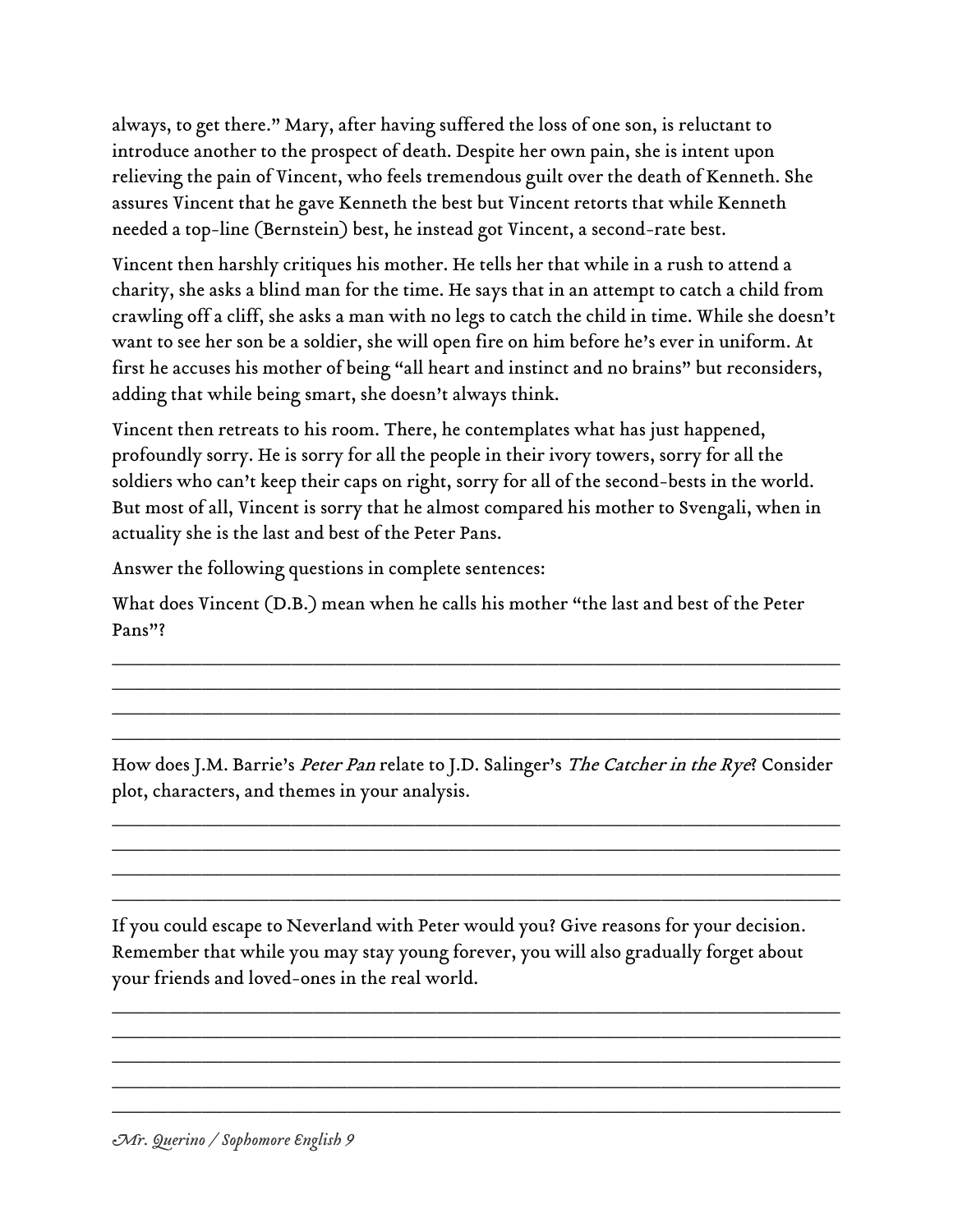### SERVE THE SERVANTS

1993 performed by Nirvana—lyrics and music by Kurt Cobain

Teenage angsthas paid off well Now I'm bored and old Self-appointed judges judge More than they have sold

If she floats than she is not A Witch what we had thought A down payment on another One at Salem's lot

Serve the Servants - oh no That legendary divorce is such a bore

As my bones grew they did hurt They hurt really bad I tried hard to have a father But instead I had a dad

I just want you to know that I Don't hate you anymore There is nothing I could say That I haven't thought before

Serve the Servants - oh no That legendary divorce is such a bore



In April of 1994, Kurt Cobain, the lead singer of the immensely popular rock group Nirvana, committed suicide. His suicide came at a time when he and his band were seemingly on top of the world. Like Bob Dylan before him, Cobain had been labeled the spokesman for a new, disaffected generation by media outlets. Most kids of the so-called Generation X were devastated when the news of Cobain's death was fervently broadcast on MTV and radio stations across the country. His death left many unanswered questions. Why did he do it? And, what does it say about a generation if its spokesman kills himself? He left a suicide note which may have some clues to help answer these questions. As you read through it, consider the song that we just listened to as well as the novel, *The Catcher in the Rye.* Are Cobain's feelings of phoniness similar to Holden's? What does Cobain say about growing-up and of the innocence of his daughter, Frances?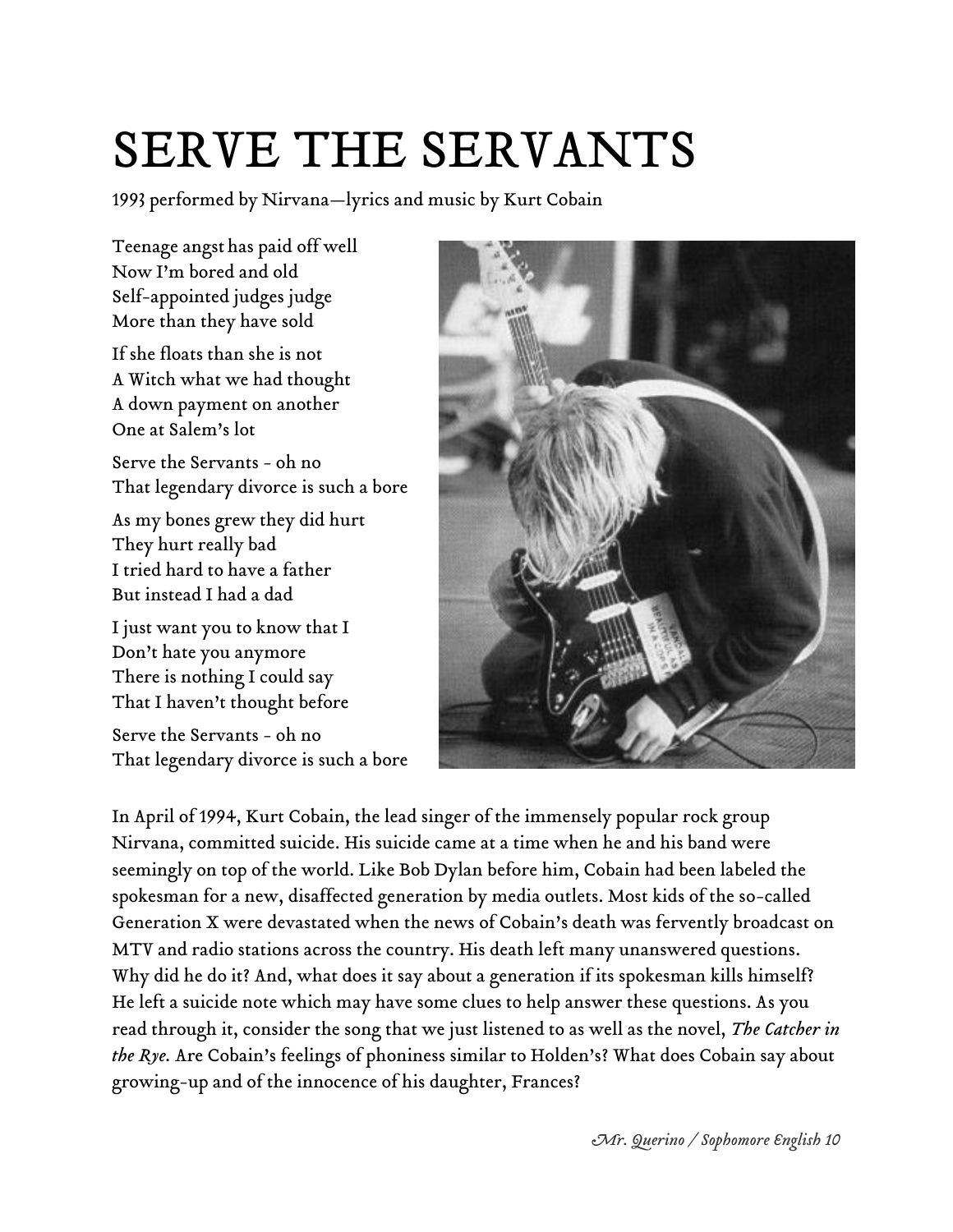#### To Boddah

Speaking from the tongue of an experienced simpleton who obviously would rather be an emasculated, infantile complain-ee. This note should be pretty easy to understand.

All the warnings from the punk rock 101 courses over the years, since my first introduction to the, shall we say, ethics involved with independence and the embracement of your community has proven to be very true. I haven't felt the excitement of listening to as well as creating music along with reading and writing for too many years now. I feel guilty beyond words about these things.

For example when we're back stage and the lights go out and the manic roar of the crowds begins., it doesn't affect me the way in which it did for Freddie Mercury, who seemed to love, relish in the love and adoration from the crowd which is something I totally admire and envy. The fact is, I can't fool you, any one of you. It simply isn't fair to you or me. The worst crime I can think of would be to rip people off by faking it and pretending as if I'm having 100% fun. Sometimes I feel as if I should have a punch-in time clock before I walk out on stage. I've tried everything within my power to appreciate it (and I do,God, believe me I do, but it's not enough). I appreciate the fact that I and we have affected and entertained a lot of people. I must be one of those narcissists who only appreciate things when they're gone. I'm too sensitive. I need to be slightly numb in order to regain the enthusiasms I once had as a child.

On our last 3 tours, I've had a much better appreciation for all the people I've known personally, and as fans of our music, but I still can't get over the frustration, the guilt and empathy I have for everyone. There's good in all of us and I think I simply love people too much, so much that it makes me feel too fucking sad. The sad little, sensitive, unappreciative, Pisces, Jesus man. Why don't you just enjoy it? I don't know!

I have a goddess of a wife who sweats ambition and empathy and a daughter who reminds me too much of what I used to be, full of love and joy, kissing every person she meets because everyone is good and will do her no harm. And that terrifies me to the point to where I can barely function. I can't stand the thought of Frances becoming the miserable, self-destructive, death rocker that I've become.

I have it good, very good, and I'm grateful, but since the age of seven, I've become hateful towards all humans in general. Only because it seems so easy for people to get along that have empathy. Only because I love and feel sorry for people too much I guess.

Thank you all from the pit of my burning, nauseous stomach for your letters and concern during the past years. I'm too much of an erratic, moody baby! I don't have the passion anymore, and so remember, it's better to burn out than to fade away.

Peace, love, empathy. Kurt Cobain

Frances and Courtney, I'll be at your altar. Please keep going Courtney, for Frances. For her life, which will be so much happier without me.

I LOVE YOU, I LOVE YOU!

*Mr. Querino / Sophomore English 11*

#### MAKING CONNECTIONS

What does Cobain mean when he says that he feels as though he is "faking it"? How does selling out and being phony factor into "Serve the Servants"? Compare the way Cobain talks about his daughter Frances to the way in which Holden talks about Phoebe. What might Holden do to prevent himself from seeing Phoebe grow up?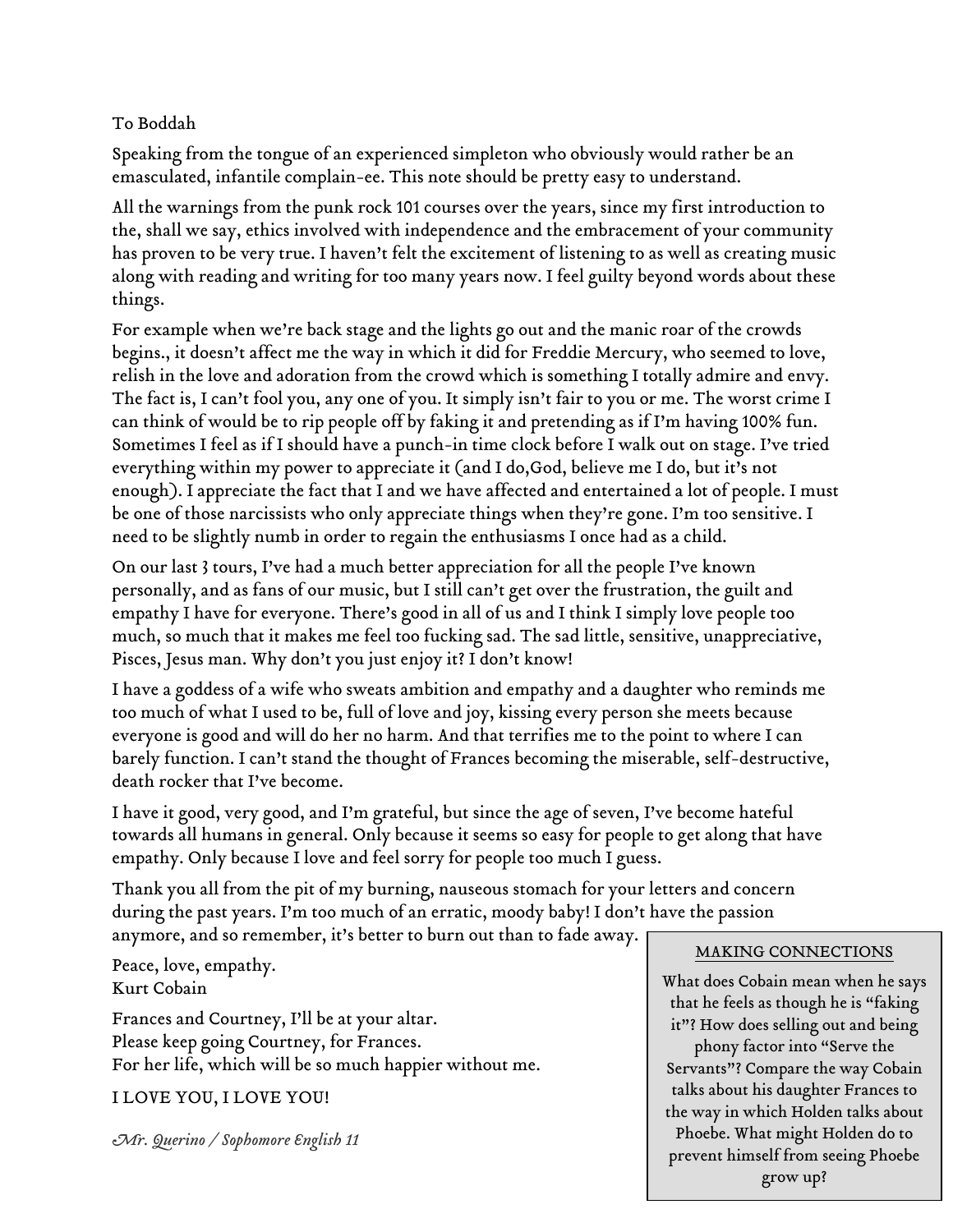#### "COMIN THRO' THE RYE"

Comin Thro' The Rye. Chorus. O Jenny's a' weet, poor body, Jenny's seldom dry: She draigl't a' her petticoatie, Comin thro' the rye!

Comin thro' the rye, poor body, Comin thro' the rye, She draigl't a' her petticoatie, Comin thro' the rye!

Gin a body meet a body Comin thro' the rye, Gin a body kiss a body, Need a body cry?

Gin a body meet a body Comin thro' the glen, Gin a body kiss a body, Need the warld ken?

Gin a body meet a body Comin thro' the grain, Gin a body kiss a body, The thing's a body's ain.

What is the meaning of this poem?

Burns's Original Standard English Translation Coming Through The Rye. Chorus. O Jenny is all wet, poor body, Jenny is seldom dry: She draggled all her petticoats, Coming through the rye!

> Coming through the rye, poor body, Coming through the rye, She draggled all her petticoats, Coming through the rye!

Should a body meet a body Coming through the rye, Should a body kiss a body, Need a body cry?

Should a body meet a body Coming through the glen, Should a body kiss a body, Need the world know?

Should a body meet a body Coming through the grain, Should a body kiss a body, The thing is a body's own.

How does its mistaken translation by Holden relate to the plot and title of the novel? What does it tell us about Holden?

\_\_\_\_\_\_\_\_\_\_\_\_\_\_\_\_\_\_\_\_\_\_\_\_\_\_\_\_\_\_\_\_\_\_\_\_\_\_\_\_\_\_\_\_\_\_\_\_\_\_\_\_\_\_\_\_\_\_\_\_\_\_\_\_\_\_\_\_\_\_ \_\_\_\_\_\_\_\_\_\_\_\_\_\_\_\_\_\_\_\_\_\_\_\_\_\_\_\_\_\_\_\_\_\_\_\_\_\_\_\_\_\_\_\_\_\_\_\_\_\_\_\_\_\_\_\_\_\_\_\_\_\_\_\_\_\_\_\_\_\_ \_\_\_\_\_\_\_\_\_\_\_\_\_\_\_\_\_\_\_\_\_\_\_\_\_\_\_\_\_\_\_\_\_\_\_\_\_\_\_\_\_\_\_\_\_\_\_\_\_\_\_\_\_\_\_\_\_\_\_\_\_\_\_\_\_\_\_\_\_\_ \_\_\_\_\_\_\_\_\_\_\_\_\_\_\_\_\_\_\_\_\_\_\_\_\_\_\_\_\_\_\_\_\_\_\_\_\_\_\_\_\_\_\_\_\_\_\_\_\_\_\_\_\_\_\_\_\_\_\_\_\_\_\_\_\_\_\_\_\_\_

\_\_\_\_\_\_\_\_\_\_\_\_\_\_\_\_\_\_\_\_\_\_\_\_\_\_\_\_\_\_\_\_\_\_\_\_\_\_\_\_\_\_\_\_\_\_\_\_\_\_\_\_\_\_\_\_\_\_\_\_\_\_\_\_\_\_\_\_\_\_ \_\_\_\_\_\_\_\_\_\_\_\_\_\_\_\_\_\_\_\_\_\_\_\_\_\_\_\_\_\_\_\_\_\_\_\_\_\_\_\_\_\_\_\_\_\_\_\_\_\_\_\_\_\_\_\_\_\_\_\_\_\_\_\_\_\_\_\_\_\_ \_\_\_\_\_\_\_\_\_\_\_\_\_\_\_\_\_\_\_\_\_\_\_\_\_\_\_\_\_\_\_\_\_\_\_\_\_\_\_\_\_\_\_\_\_\_\_\_\_\_\_\_\_\_\_\_\_\_\_\_\_\_\_\_\_\_\_\_\_\_